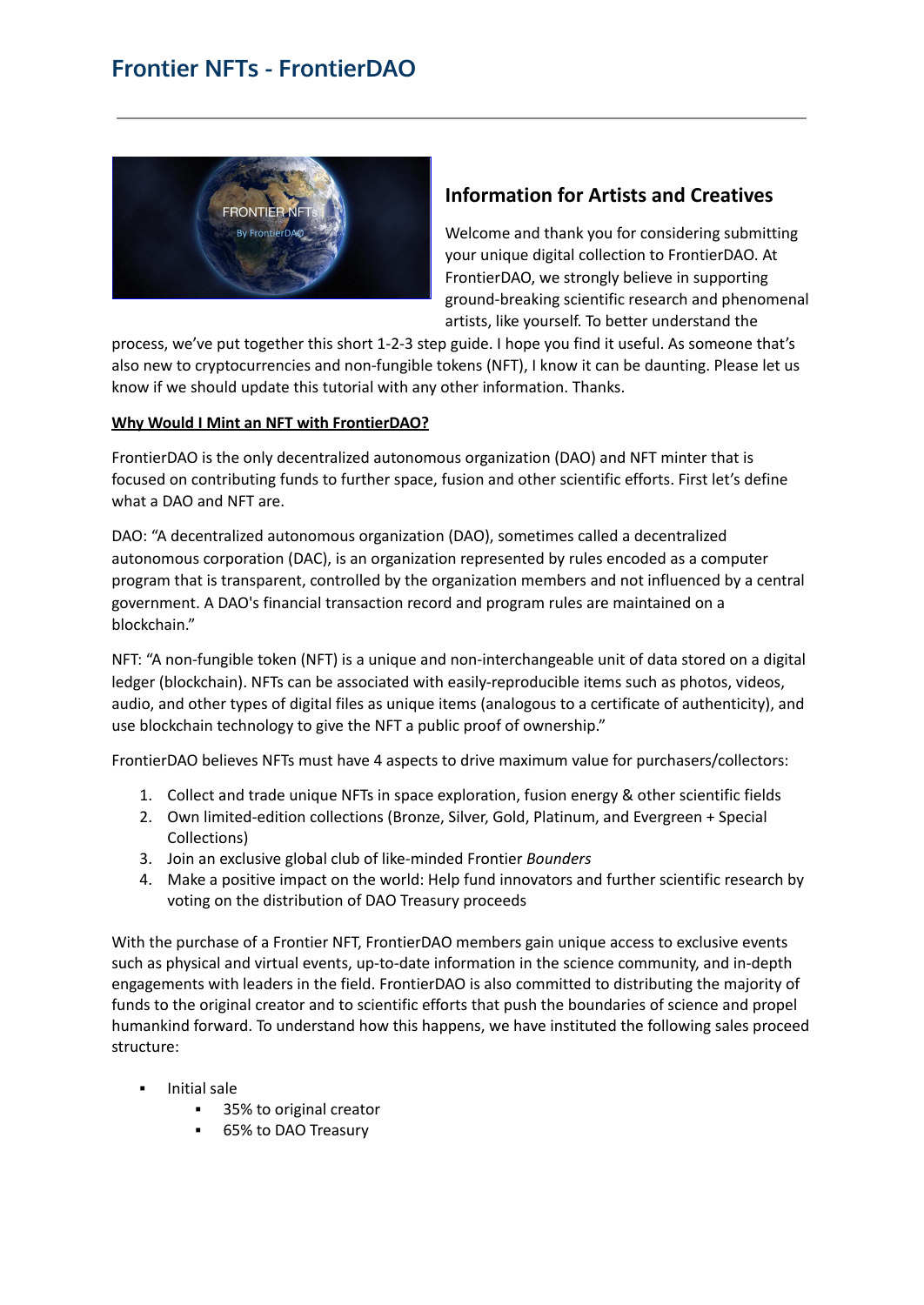# **Frontier NFTs - FrontierDAO**

- Every 7<sup>th</sup> of each collection series (every 7<sup>th</sup> sale of a Bronze image, every 7<sup>th</sup> sale of a Silver, etc.)
	- 35% to original creator
	- 65% to Founders
- Recurring sales
	- 3.5% to original creator
	- 3.5% to DAO Treasury
	- 3% to Founders

Funding to the Founders allows for continued support to the community, curating new works, plan future activities, and promote the DAO. Because of the nature of NFTs and FrontierDAO, the more engaging the community, from all participants, the more desirable the NFTs and the increased ability to resell your NFT, if you choose.

## **I'm a Creator/Scientist/Engineer - How Do I Get My Digital Asset Minted With FrontierDAO?**

## **What Can Become an NFT?**

So you've decided to engage FrontierDAO as a creator. But where to start? When you're thinking about a potential digital file to become an NFT, it's really wide open. It could be an image (jpg, png, Tiff, etc.), an audio file (.mp3, .wav), a short video (gif, mp4), etc. Consider how that item might be appreciated in the digital space. Is it high resolution? Would it look good on a computer or a large TV screen? A billboard?

In the future, instead of hanging a painting on the wall, big screen TVs can be dedicated to showing someone's NFT collection. Bigger yet, how could this item be used in a future Metaverse. For a preview of the Metaverse, take a look at Axie Infinity, or you can watch the recent movie, "Ready Player One." While the book is better than the movie (as is most often the case), the movie depicts multiple uses for a Metaverse. The Metaverse can be used for education, gaming, meetings, conferences, concerts, shows, etc. NFTs that showcase well or can be used in the Metaverse will appreciate more in the future. And remember, with NFTs, as the original creator, you get a portion of 'royalties, meaning all secondary sales…forever!

## **What to Do Next?**

The next step is as simple as sending us your copyright owned (by you) digital file along with a small caption to include in the listing. Example, for .jpgs set to highest resolution possible and no smaller than 1 MB. The caption can explain the piece and the artist. Send us an email first on our website [FrontierDAO.xyz](http://frontierdao.xyz) to let us know what you have in mind. Files are best to send via WeTransfer or DropBox. File name must include artist name, name of file and date. That's it!

It's that easy. FrontierDAO can also discuss other innovative ways to use NFTs such as for event tickets, as Swag for your event attendees, and also as keys to unlock your real world merchandise (buy an NFT, get a t-shirt,book, etc. too) FrontierDAO will handle minting the NFT and distributing funds. Funds distribution is easiest directly through cryptocurrency or through a PayPal account, however other arrangements can be made to send to a traditional checking account. We take care of it all!